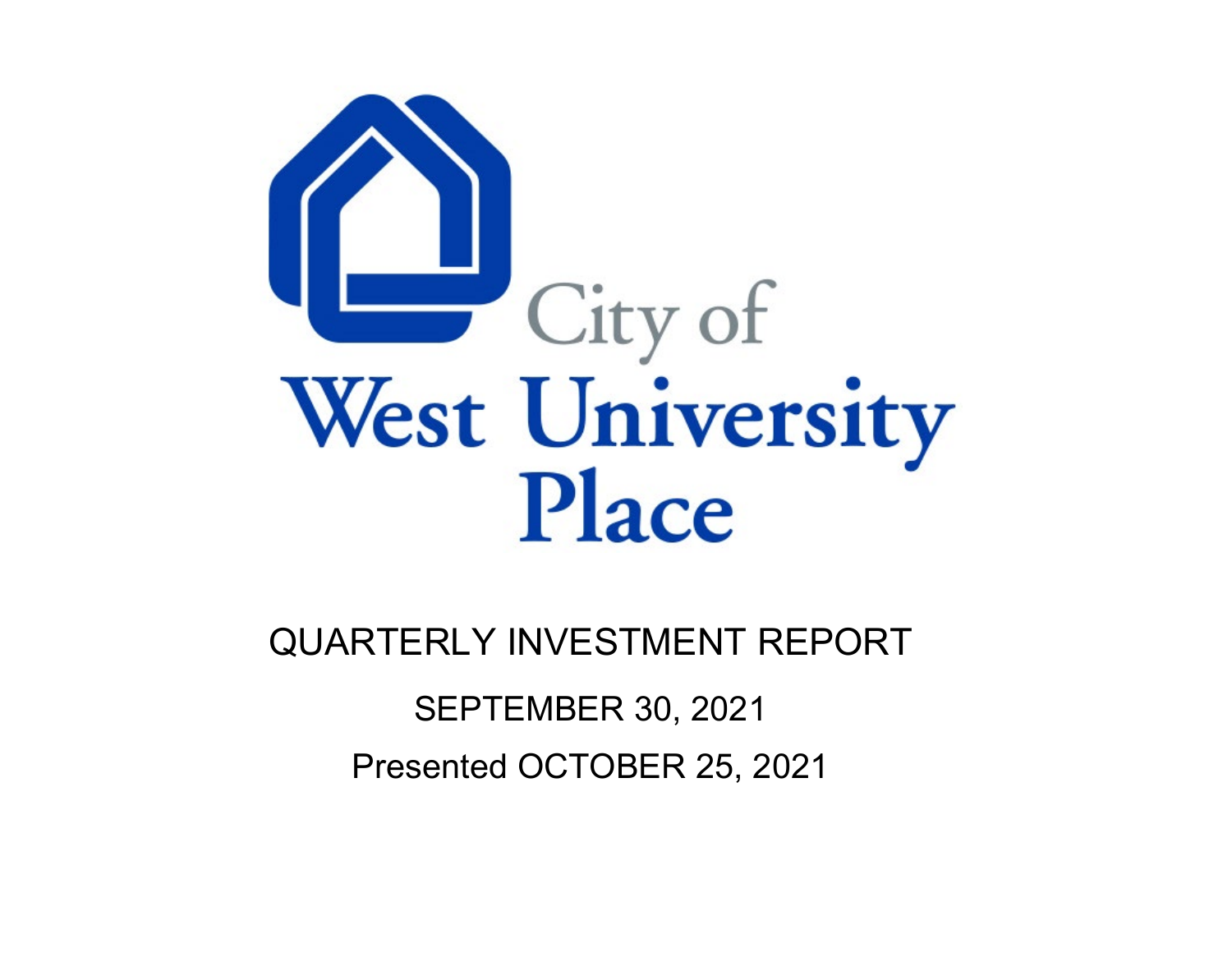# **ECONOMIC SUMMARY ‐ September 2021**

‐ The Federal Reserve convened twice during the third quarter. The overnight funds target rate remains unchanged at 0.25%. The last decrease from 1.25% to 0.25% was during the first quarter of 2020. The current rate is <sup>a</sup> direct result of the COVID‐19 pandemic affecting the United States and the world. The latest guidance from the Federal Reserve is that the rate will stayat the current level until labor market conditions have reached levels consistent with the committee's analysis of maximum employment and inflation has risen to 2% and is on track to exceed 2%. Market consensus is that rates will remain near the current levels through 2021 and possibly through 2022.

‐ Metro Houston gained 139,400 jobs from August 2020 to August statistics noted that in regards to the 12 largest metropolitan areas in the country, Houston ranked 5th with the highest percentage of job growth. The unemployment rate for the Houston MSA for August 2021 was 6.1% compared to 5.9% for the State and 5.2% nationwide.

‐ Consumer Price Index for the Houston MSA core based statistical area increased by 0.7% for the two months ending in August 2021 and increased 5.3% over last year, for all items. Excluding energy (motor fuels and electricity) and food, CPI increased by 3.5% over last year.

# **PORTFOLIO TRANSACTIONS ‐ For the Quarter Ended September 2021**

‐ Total Book Value of the City's portfolio decreased by \$2,145,784 from \$46.9, million to \$44.7 million for the quarter, which was primarily due to operating expenditures exceeding receipts of property, sales, and franchise taxes as well as charges for services. This is expected for this time of year, since the majority of the City's revenue is derived from property tax receipts, which are primairily received during the first and fourth quarters of each year.

‐ Investments in TexPool decreased by \$3,962,964 for the quarter, from \$15.1 million to \$11.1 million as the City transferred funds into the operating cash account for operating expenditures as noted above. Investments in TexasClass increased by \$1.9 million, which is due to American Rescue Plan Act funds received. Cash in JP Morgan Chase Bank increased by \$5 million for the quarter, from \$982 thousand to \$5.94 million due to the maturity of <sup>a</sup> Treasury note on September 30th. Investments in securities decreased by \$5,068,787 from \$15.1 million to \$10 million due to the matured Treasury note. The City's average yield to maturity decreased from 0.045% in June to 0.034% in August, which is <sup>a</sup> result of the overall economic situation.

‐ The full listing of transactions for the quarter can be found in the report.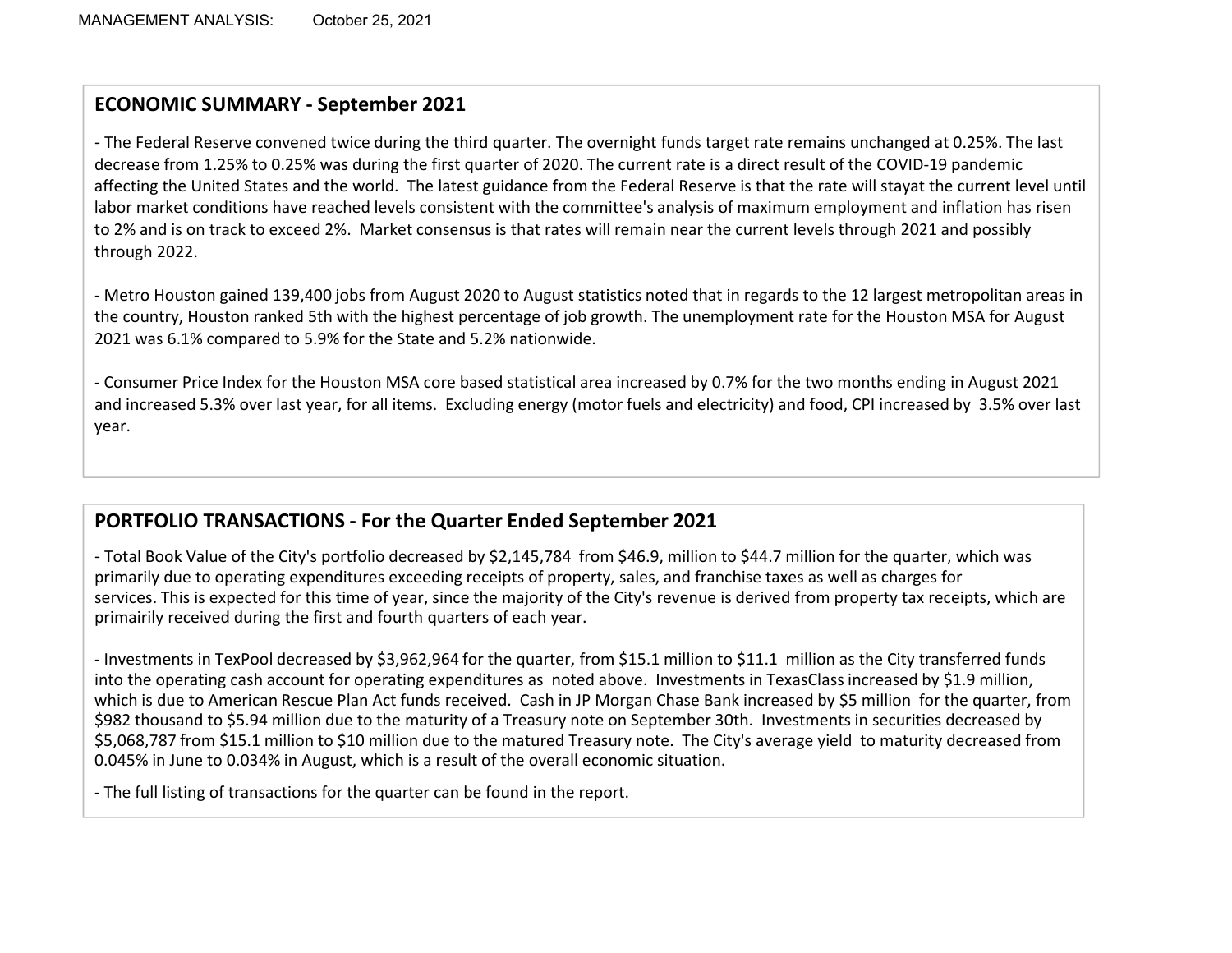# **CITY OF WEST UNIVERSITY PLACE**

**Quarterly Investment Report** Period Ending: September 30, 2021



|              |                                    |            |                                  |                                          |      | June 30, 2021                       | <b>September 30, 2021</b> |
|--------------|------------------------------------|------------|----------------------------------|------------------------------------------|------|-------------------------------------|---------------------------|
|              |                                    |            |                                  |                                          |      | <b>Beginning Balance</b>            | <b>Ending Balance</b>     |
|              | <b>SECURITY SECTOR</b>             |            | <b>CASH AND INVESTMENT POOLS</b> |                                          |      |                                     |                           |
|              |                                    |            | JPMorgan Chase Bank *            | Market Value \$                          |      | 982,588.82                          | \$<br>5,936,897.25        |
|              |                                    |            | <b>TexPool</b>                   | <b>Market Value</b>                      | Ŝ.   | 15,064,580.83                       | \$<br>11,101,616.37       |
|              | 13.29%                             |            | <b>Texas CLASS</b>               | Market Value \$                          |      | 15,705,509.24                       | \$<br>17,637,167.75       |
|              | 39.48%<br>22.38%                   |            | <b>AGENCY SECURITIES</b>         |                                          |      |                                     |                           |
|              |                                    |            |                                  | Book Value \$                            |      | 15,107,821.89                       | \$<br>10,039,035.18       |
|              |                                    |            |                                  | <b>Market Value</b>                      | -Ŝ   | 15,106,700.00                       | \$<br>10,048,000.00       |
|              | 24.85%                             |            | <b>TOTAL PORTFOLIO</b>           | Par Value \$                             |      | 15,000,000.00                       | \$<br>10,000,000.00       |
|              |                                    |            |                                  |                                          |      |                                     |                           |
|              |                                    |            |                                  | <b>Book Value</b>                        | - \$ | 46,860,500.78                       | \$<br>44,714,716.55       |
| ■ TexasClass | <b>TexPool</b><br><b>US Agency</b> | ■ JPMorgan |                                  | <b>Market Value</b>                      | Ŝ    | 46,859,378.89                       | \$<br>44,723,681.37       |
|              |                                    |            |                                  | Par Value \$                             |      | 46,752,678.89                       | \$<br>44,675,681.37       |
|              |                                    |            |                                  | Weighted Average Call/Maturity (in days) |      |                                     | 19                        |
|              |                                    |            |                                  |                                          |      | Weighted Average Maturity (in days) | 19                        |
|              |                                    |            |                                  |                                          |      | Weighted Average Yield to Maturity  | 0.0340%                   |
|              |                                    |            |                                  |                                          |      | Earnings / Current Year to Date     | \$<br>25,141.89           |
|              |                                    |            |                                  |                                          |      | <b>Accrued Interest</b>             | \$<br>1,588.56            |
|              |                                    |            | <b>COMPARATIVE YIELDS</b>        |                                          |      |                                     |                           |
|              |                                    |            |                                  |                                          |      | Treasury Bill / 3 Month             | 0.04%                     |
|              |                                    |            |                                  |                                          |      | Treasury Bill / 6 Month             | 0.05%                     |
|              |                                    |            |                                  |                                          |      | Treasury Note / 2 Year              | 0.24%                     |

### \* Bank Statement Balance

This report is presented in accordance with the Texas Government Code Title 10 / Section 2256.023. The below signed hereby certify that, to the best of their knowledge on the date this report was generated, the City of West University Place is in compliance with the provisions of Government Code 2256 and with the stated policies and strategies of the City of West University Place.

Katherine DuBose

Neelie Walker **Finance Manager** 

**Finance Director**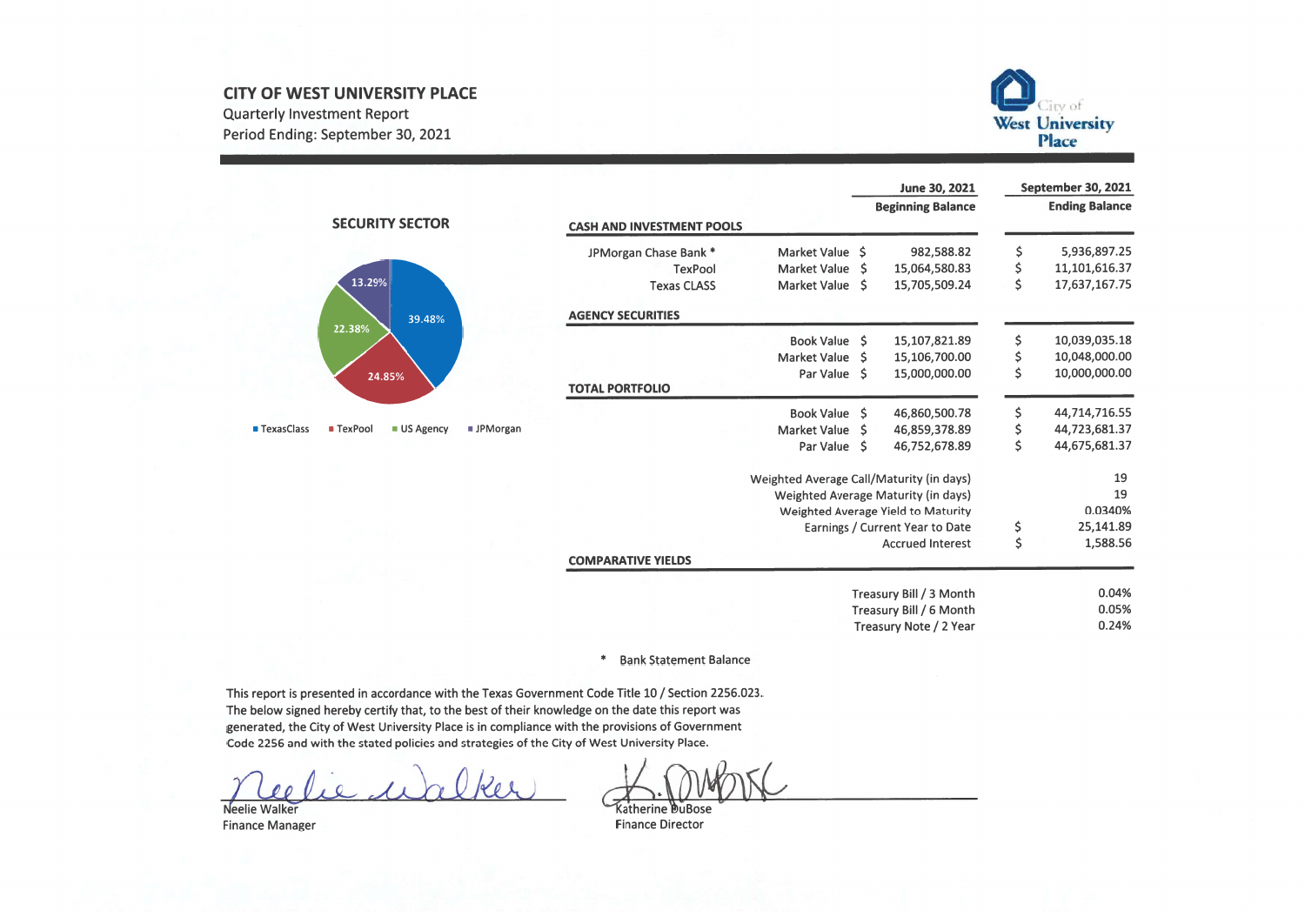## **City of West University Place Quarterly Investment Report - Portfolio Holdings As of 9/30/2021**

| <b>Description</b>                                   | <b>CUSIP/Ticker</b> | <b>Settlement</b><br><b>Date</b> | <b>Face Amount/</b><br><b>Shares</b> | <b>Cost Value</b> | <b>Market Value</b> | <b>Book Value</b> | YTM @<br>Cost | <b>Maturity</b><br><b>Date</b> | Days To<br><b>Maturity</b> | <b>Accrued</b><br><b>Interest</b> |
|------------------------------------------------------|---------------------|----------------------------------|--------------------------------------|-------------------|---------------------|-------------------|---------------|--------------------------------|----------------------------|-----------------------------------|
| Cash                                                 |                     |                                  |                                      |                   |                     |                   |               |                                |                            |                                   |
| JPMorgan Chase Cash                                  | <b>CASH8159</b>     | 12/31/2015                       | 5,936,897.25                         | 5,936,897.25      | 5,936,897.25        | 5,936,897.25      | 0.000         | N/A                            |                            |                                   |
| Sub Total / Average Cash                             |                     |                                  | 5,936,897.25                         | 5,936,897.25      | 5,936,897.25        | 5,936,897.25      | 0.000         |                                |                            | 0.00                              |
|                                                      |                     |                                  |                                      |                   |                     |                   |               |                                |                            |                                   |
| <b>Local Government Investment Pool</b>              |                     |                                  |                                      |                   |                     |                   |               |                                |                            |                                   |
| <b>LGIP LGIP</b>                                     | <b>TEXASCLASS</b>   | 10/26/2020                       | 17,637,167.75                        | 17,637,167.75     | 17,637,167.75       | 17,637,167.75     | 0.021         | N/A                            |                            |                                   |
| <b>LGIP LGIP</b>                                     | TEXPOOL             | 9/30/2008                        | 11,101,616.37                        | 11,101,616.37     | 11,101,616.37       | 11,101,616.37     | 0.028         | N/A                            |                            |                                   |
| Sub Total / Average Local Government Investment Pool |                     |                                  | 28,738,784.12                        | 28,738,784.12     | 28,738,784.12       | 28,738,784.12     | 0.024         |                                |                            | 0.00                              |
|                                                      |                     |                                  |                                      |                   |                     |                   |               |                                |                            |                                   |
| <b>US Agency</b>                                     |                     |                                  |                                      |                   |                     |                   |               |                                |                            |                                   |
| FFCB 0.1 11/30/2021                                  | 3133EMHS4           | 12/11/2020                       | 2,000,000.00                         | 2,000,058.11      | 2,000,720.00        | 2,000,009.99      | 0.097         | 11/30/2021                     | 61                         | 61.11                             |
| FHLB 2.625 12/10/2021                                | 313376C94           | 12/11/2020                       | 3,000,000.00                         | 3,075,564.90      | 3,023,130.00        | 3,014,734.10      | 0.097         | 12/10/2021                     | 71                         | 218.75                            |
| Sub Total / Average US Agency                        |                     |                                  | 5,000,000.00                         | 5,075,623.01      | 5,023,850.00        | 5,014,744.09      | 0.097         |                                | 67                         | 279.86                            |
|                                                      |                     |                                  |                                      |                   |                     |                   |               |                                |                            |                                   |
| <b>US Treasury</b>                                   |                     |                                  |                                      |                   |                     |                   |               |                                |                            |                                   |
| T-Note 2 12/31/2021                                  | 912828U81           | 2/10/2021                        | 5.000.000.00                         | 5.085.546.88      | 5.024.150.00        | 5.024.291.09      | 0.070         | 12/31/2021                     | 92                         | 11,325.97                         |
| Sub Total / Average US Treasury                      |                     |                                  | 5,000,000.00                         | 5,085,546.88      | 5,024,150.00        | 5,024,291.09      | 0.070         |                                | 92                         | 11,325.97                         |
|                                                      |                     |                                  |                                      |                   |                     |                   |               |                                |                            |                                   |
| <b>Total / Average</b>                               |                     |                                  | 44,675,681.37                        | 44,836,851.26     | 44,723,681.37       | 44,714,716.55     | 0.034         |                                | 19                         | 11,605.83                         |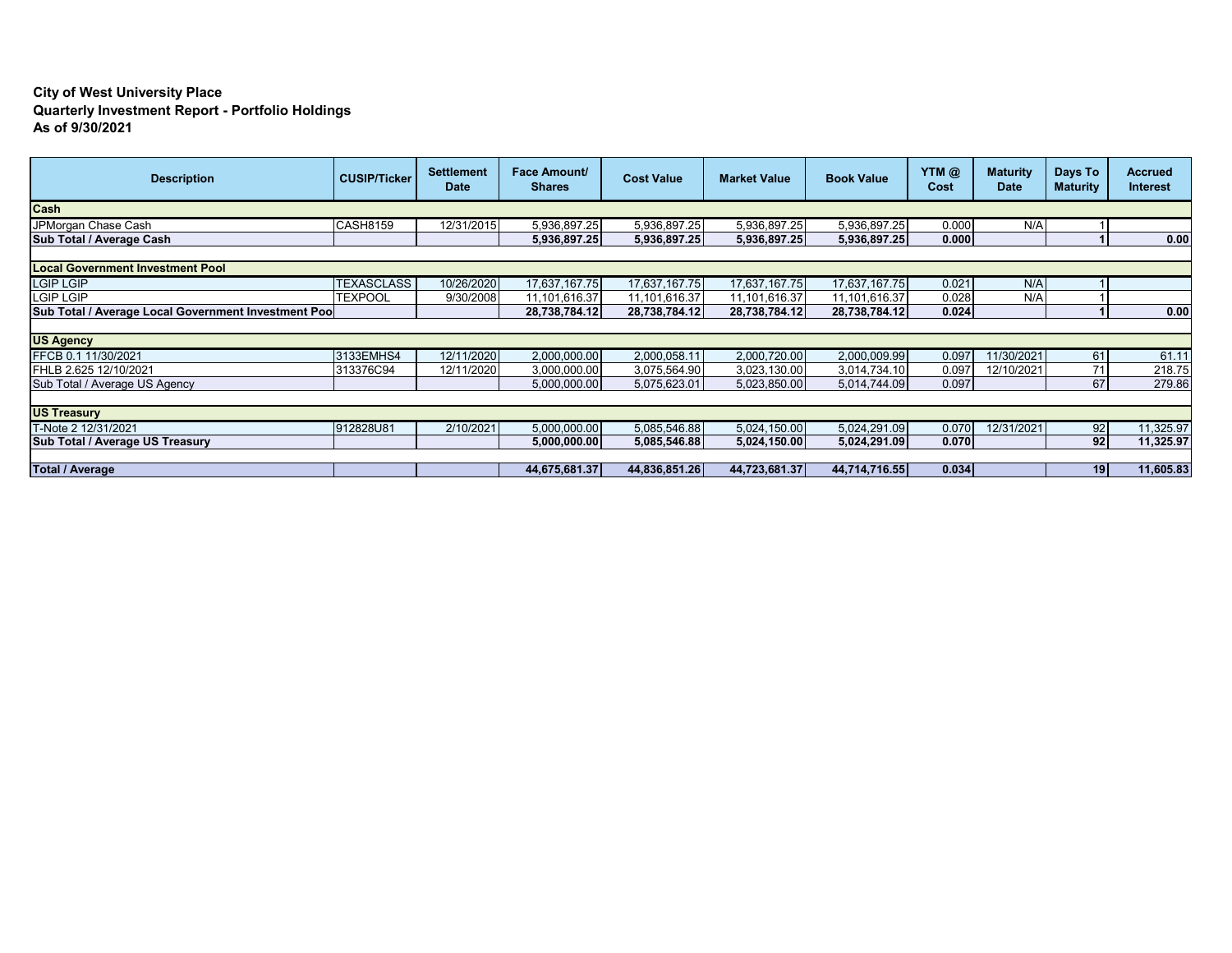#### **City of West University Place Quarterly Investment Report - Summary Page Begin Date: 6/30/2021, End Date: 9/30/2021**

| <b>Description</b>                                 | <b>CUSIP/Ticker</b> | <b>Settlement</b><br><b>Date</b> | <b>Maturity</b><br><b>Date</b> | <b>Beginning MV</b> | <b>Ending MV</b> | <b>Beginning BV</b> | <b>Ending BV</b> | <b>Beginning Face</b> | <b>Ending Face</b><br>Amount/Shares   Amount/Shares | <b>Ending Days</b><br>To:<br><b>Call/Maturity</b> | <b>Ending Days</b><br><b>To Maturity</b> | Endina<br>YTM @<br>Cost | Interest<br><b>Earned During</b><br>Period-BV | <b>Ending Market</b><br><b>Accrued</b><br><b>Interest</b> |
|----------------------------------------------------|---------------------|----------------------------------|--------------------------------|---------------------|------------------|---------------------|------------------|-----------------------|-----------------------------------------------------|---------------------------------------------------|------------------------------------------|-------------------------|-----------------------------------------------|-----------------------------------------------------------|
| Cash                                               |                     |                                  |                                |                     |                  |                     |                  |                       |                                                     |                                                   |                                          |                         |                                               |                                                           |
| JPMorgan Chase Cash                                | <b>CASH8159</b>     | 12/31/2015                       | N/A                            | 982.588.82          | 5,936,897.25     | 982,588.82          | 5,936,897.25     | 982,588.82            | 5,936,897.25                                        |                                                   |                                          | 0.000                   | 0.00                                          | N/A                                                       |
| <b>Sub Total/Average Cash</b>                      |                     |                                  |                                | 982.588.82          | 5.936.897.25     | 982,588.82          | 5,936,897.25     | 982,588.82            | 5,936,897.25                                        |                                                   |                                          | 0.000                   | 0.00                                          | 0.00                                                      |
|                                                    |                     |                                  |                                |                     |                  |                     |                  |                       |                                                     |                                                   |                                          |                         |                                               |                                                           |
| <b>Local Government Investment Pool</b>            |                     |                                  |                                |                     |                  |                     |                  |                       |                                                     |                                                   |                                          |                         |                                               |                                                           |
| <b>LGIP LGIP</b>                                   | <b>TEXASCLASS</b>   | 10/26/2020                       | N/A                            | 15.705.509.24       | 17.637.167.75    | 15,705,509.24       | 17.637.167.75    | 15.705.509.24         | 17.637.167.75                                       |                                                   |                                          | 0.021                   | 786.50                                        | N/A                                                       |
| <b>LGIP LGIP</b>                                   | <b>TEXPOOL</b>      | 9/30/2008                        | N/A                            | 15,064,580.83       | 11,101,616.37    | 15,064,580.83       | 11,101,616.37    | 15,064,580.83         | 11,101,616.37                                       |                                                   |                                          | 0.028                   | 759.84                                        | N/A                                                       |
| Sub Total/Average Local Government Investment Pool |                     |                                  |                                | 30.770.090.07       | 28.738.784.12    | 30,770,090.07       | 28,738,784.12    | 30,770,090.07         | 28,738,784.12                                       |                                                   |                                          | 0.024                   | 1,546.34                                      | 0.00                                                      |
|                                                    |                     |                                  |                                |                     |                  |                     |                  |                       |                                                     |                                                   |                                          |                         |                                               |                                                           |
| <b>US Agency</b>                                   |                     |                                  |                                |                     |                  |                     |                  |                       |                                                     |                                                   |                                          |                         |                                               |                                                           |
| FFCB 0.1 11/30/2021                                | 3133EMHS4           | 12/11/2020                       | 11/30/2021                     | 2,000,140.00        | 2,000,720.00     | 2,000,024.98        | 2,000,009.99     | 2,000,000.00          | 2,000,000.00                                        | 61                                                | 61                                       | 0.097                   | 485.01                                        | 666.67                                                    |
| FHLB 2.625 12/10/2021                              | 313376C94           | 12/11/2020                       | 12/10/2021                     | 3,033,060.00        | 3,023,130.00     | 3,033,677.95        | 3,014,734.10     | 3,000,000.00          | 3,000,000.00                                        |                                                   | 71                                       | 0.097                   | 743.65                                        | 24,062.50                                                 |
| Sub Total/Average US Agency                        |                     |                                  |                                | 5.033.200.00        | 5,023,850.00     | 5,033,702.93        | 5,014,744.09     | 5,000,000.00          | 5,000,000.00                                        | 67                                                | 67                                       | 0.097                   | 1.228.66                                      | 24,729.17                                                 |
|                                                    |                     |                                  |                                |                     |                  |                     |                  |                       |                                                     |                                                   |                                          |                         |                                               |                                                           |
| <b>US Treasury</b>                                 |                     |                                  |                                |                     |                  |                     |                  |                       |                                                     |                                                   |                                          |                         |                                               |                                                           |
| T-Note 2 12/31/2021                                | 912828U81           | 2/10/202                         | 12/31/2021                     | 5,047,650.00        | 5,024,150.00     | 5,048,582.18        | 5,024,291.09     | 5,000,000.00          | 5,000,000.00                                        | 92                                                | 92                                       | 0.070                   | 708.91                                        | 25,000.00                                                 |
| T-Note 2.125 9/30/2021                             | 912828F21           | 12/11/2020                       | 9/30/2021                      | 5,025,850.00        | 0.00             | 5,025,536.78        | 0.00             | 5,000,000.00          | 0.00                                                |                                                   |                                          |                         | 1.170.87                                      | 0.00                                                      |
| Sub Total/Average US Treasury                      |                     |                                  |                                | 10.073.500.00       | 5.024.150.00     | 10.074.118.96       | 5.024.291.09     | 10.000.000.00         | 5,000,000.00                                        | 92                                                | 92                                       | 0.070                   | 1.879.78                                      | 25,000.00                                                 |
|                                                    |                     |                                  |                                |                     |                  |                     |                  |                       |                                                     |                                                   |                                          |                         |                                               |                                                           |
| <b>Total / Average</b>                             |                     |                                  |                                | 46.859.378.89       | 44,723,681.37    | 46,860,500.78       | 44,714,716.55    | 46,752,678.89         | 44.675.681.37                                       | 19                                                |                                          | 0.034                   | 4.654.78                                      | 49,729.17                                                 |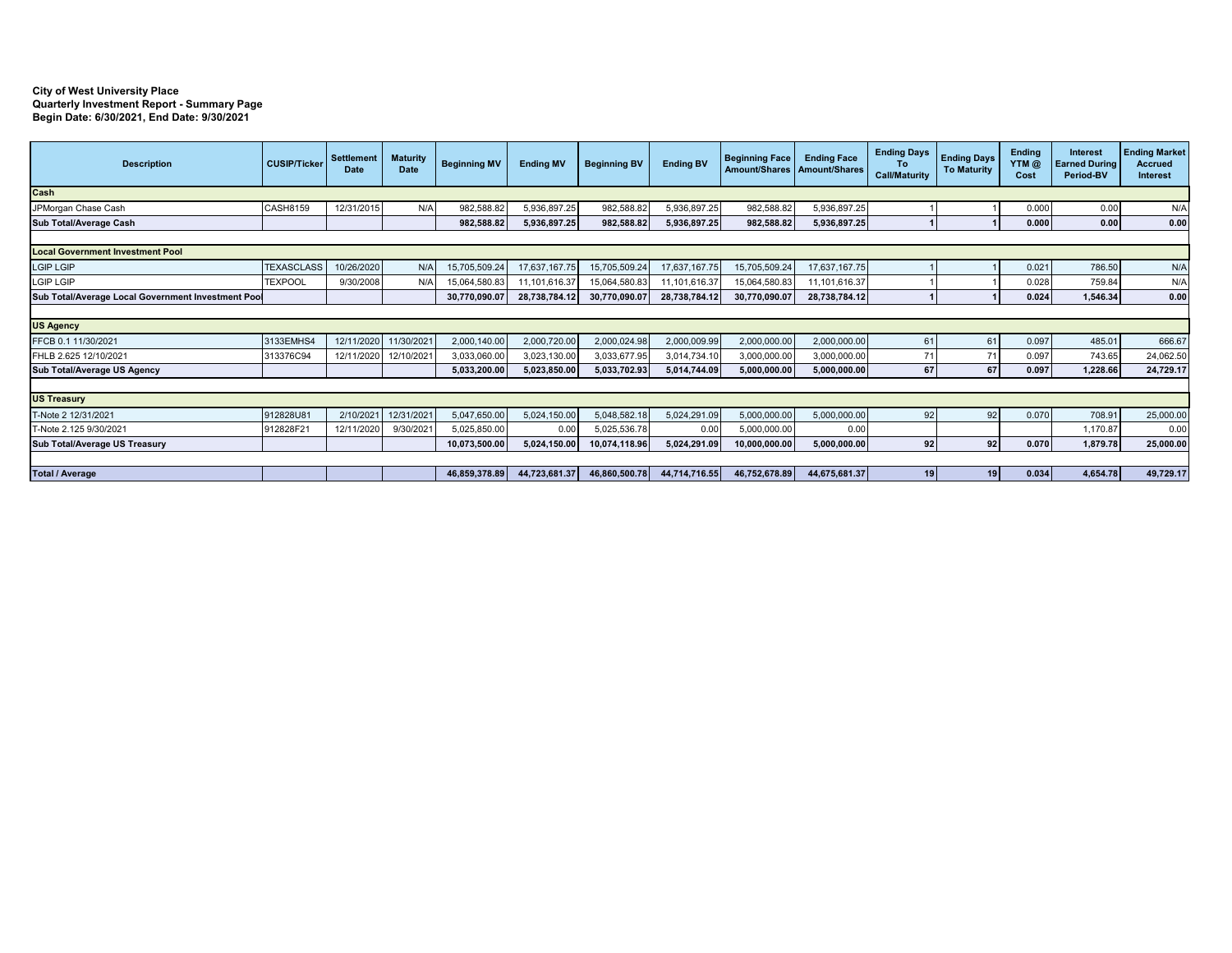### **City of West University Place Quarterly Investment Report - By Transaction Begin Date: 6/30/2021, End Date: 9/30/2021**

| <b>Description</b>                      | <b>CUSIP/Ticker</b> | <b>Beginning Face</b><br><b>Amount/Shares</b> | <b>Ending Face</b><br><b>Amount/Shares</b> | <b>Beginning MV</b> | <b>Ending MV</b> | <b>Beginning BV</b> | <b>Ending BV</b> | <b>Beginning</b><br>YTM @ Cost | <b>Ending YTM</b><br>@ Cost | <b>Ending</b><br><b>Market</b><br>Accrued<br>Interest | Interest/<br><b>Dividends</b> | <b>Interest</b><br><b>Earned</b><br><b>During Period-</b><br><b>BV</b> |
|-----------------------------------------|---------------------|-----------------------------------------------|--------------------------------------------|---------------------|------------------|---------------------|------------------|--------------------------------|-----------------------------|-------------------------------------------------------|-------------------------------|------------------------------------------------------------------------|
| Cash                                    |                     |                                               |                                            |                     |                  |                     |                  |                                |                             |                                                       |                               |                                                                        |
| JPMorgan Chase Cash                     | <b>CASH8159</b>     | 982,588.82                                    | 5,936,897.25                               | 982,588.82          | 5,936,897.25     | 982,588.82          | 5,936,897.25     | 0.000                          | $0.000$ N/A                 |                                                       | 0.00                          | 0.00                                                                   |
| Cash                                    |                     | 982.588.82                                    | 5,936,897.25                               | 982,588.82          | 5,936,897.25     | 982,588.82          | 5,936,897.25     | 0.000                          | 0.000                       | 0.00                                                  | 0.00                          | 0.00                                                                   |
|                                         |                     |                                               |                                            |                     |                  |                     |                  |                                |                             |                                                       |                               |                                                                        |
| <b>Local Government Investment Pool</b> |                     |                                               |                                            |                     |                  |                     |                  |                                |                             |                                                       |                               |                                                                        |
| <b>LGIP LGIP</b>                        | <b>TEXASCLASS</b>   | 15.705.509.24                                 | 17,637,167.75                              | 15,705,509.24       | 17.637.167.75    | 15,705,509.24       | 17.637.167.75    | 0.036                          | $0.021$ N/A                 |                                                       | 786.50                        | 786.50                                                                 |
| <b>LGIP LGIP</b>                        | <b>TEXPOOL</b>      | 15,064,580.83                                 | 11,101,616.37                              | 15,064,580.83       | 11,101,616.37    | 15,064,580.83       | 11.101.616.37    | 0.013                          | $0.028$ N/A                 |                                                       | 759.84                        | 759.84                                                                 |
| <b>Local Government Investment Pool</b> |                     | 30,770,090.07                                 | 28,738,784.12                              | 30,770,090.0        | 28,738,784.12    | 30,770,090.07       | 28,738,784.12    | 0.025                          | 0.024                       | 0.00                                                  | 1,546.34                      | 1.546.34                                                               |
|                                         |                     |                                               |                                            |                     |                  |                     |                  |                                |                             |                                                       |                               |                                                                        |
| <b>US Agency</b>                        |                     |                                               |                                            |                     |                  |                     |                  |                                |                             |                                                       |                               |                                                                        |
| FFCB 0.1 11/30/2021                     | 3133EMHS4           | 2.000.000.00                                  | 2,000,000.00                               | 2,000,140.00        | 2.000.720.00     | 2,000,024.98        | 2.000.009.99     | 0.097                          | 0.097                       | 666.67                                                | 0.00                          | 485.01                                                                 |
| FHLB 2.625 12/10/2021                   | 313376C94           | 3,000,000.00                                  | 3,000,000.00                               | 3,033,060.00        | 3,023,130.00     | 3,033,677.95        | 3,014,734.10     | 0.097                          | 0.097                       | 24.062.50                                             | 0.00                          | 743.65                                                                 |
| <b>US Agency</b>                        |                     | 5.000.000.00                                  | 5.000.000.00                               | 5,033,200.00        | 5.023.850.00     | 5.033.702.93        | 5.014.744.09     | 0.097                          | 0.097                       | 24.729.17                                             | 0.00                          | 1.228.66                                                               |
|                                         |                     |                                               |                                            |                     |                  |                     |                  |                                |                             |                                                       |                               |                                                                        |
| <b>US Treasury</b>                      |                     |                                               |                                            |                     |                  |                     |                  |                                |                             |                                                       |                               |                                                                        |
| T-Note 2 12/31/2021                     | 912828U81           | 5,000,000.00                                  | 5,000,000.00                               | 5,047,650.00        | 5,024,150.00     | 5,048,582.18        | 5,024,291.09     | 0.070                          | 0.070                       | 25.000.00                                             | 0.00                          | 708.91                                                                 |
| T-Note 2.125 9/30/2021                  | 912828F21           | 5,000,000.00                                  | 0.00                                       | 5,025,850.00        | 0.00             | 5,025,536.78        | 0.00             | 0.096                          |                             | 0.00                                                  | 53,125.00                     | 1,170.87                                                               |
| <b>US Treasury</b>                      |                     | 10,000,000.00                                 | 5,000,000.00                               | 10,073,500.00       | 5.024.150.00     | 10,074,118.96       | 5,024,291.09     | 0.083                          | 0.070                       | 25,000.00                                             | 53,125.00                     | 1.879.78                                                               |
|                                         |                     |                                               |                                            |                     |                  |                     |                  |                                |                             |                                                       |                               |                                                                        |
|                                         |                     | 46.752.678.89                                 | 44.675.681.37                              | 46.859.378.89       | 44.723.681.37    | 46.860.500.78       | 44.714.716.55    | 0.045                          | 0.034                       | 49.729.17                                             | 54.671.34                     | 4,654.78                                                               |